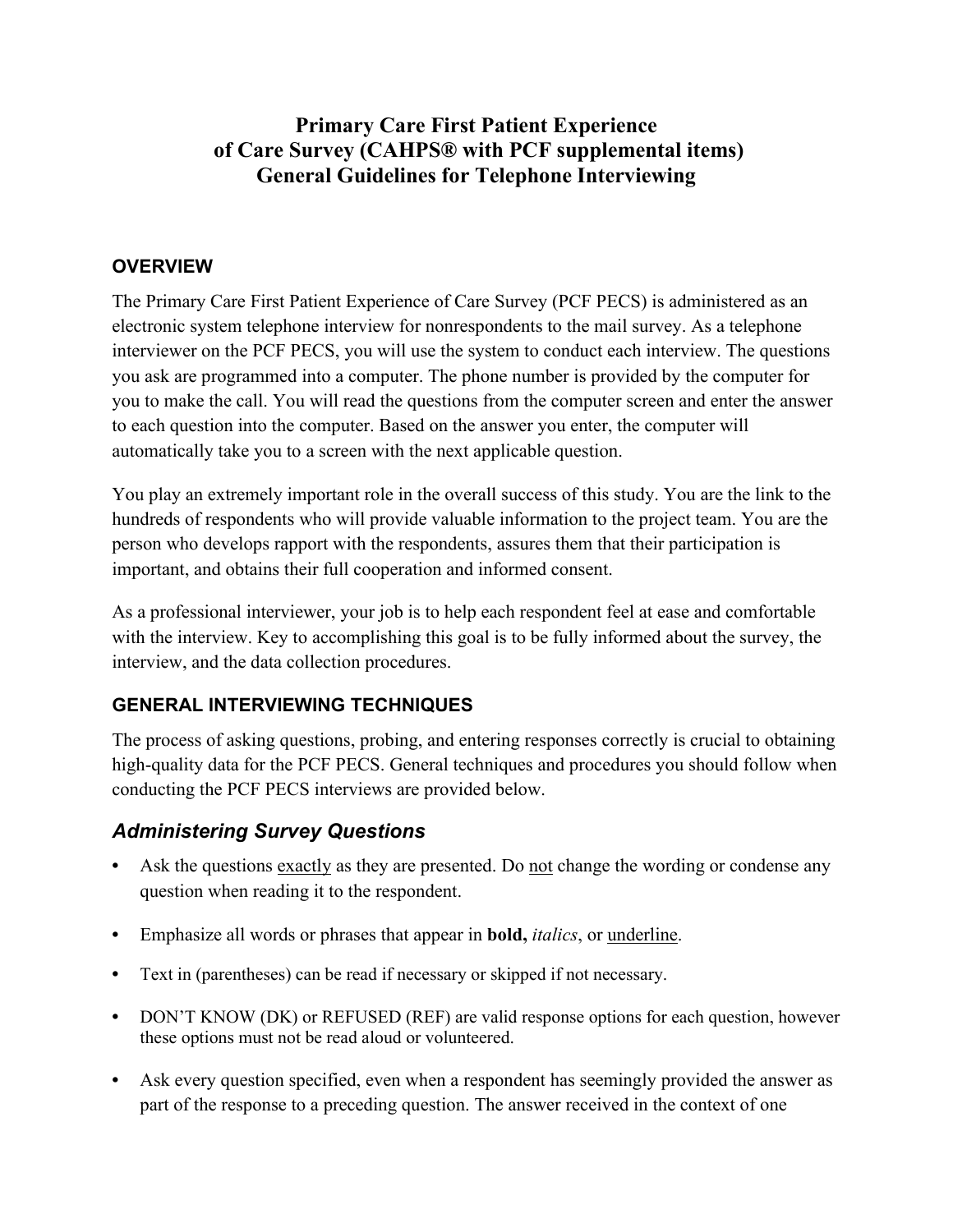question may not be the same answer that will be received when the other question is asked. If it becomes cumbersome to the respondent, remind him or her gently that you must ask all questions of all respondents.

- If the answer to a question indicates that the respondent did not understand the intent of the question, or if the respondent requests that any part of the question be clarified, even if it is only one word, repeat the question.
- **•** Read the questions slowly, at a pace that allows them to be readily understood. Remember that the respondent has not heard these questions before and will not have had the exposure that you have had to the questionnaire.
- **•** Transition statements are designed to inform the respondent of the nature of an upcoming question or a series of questions, to define a word, or to describe what is being asked for in the question. Read transition statements just as they are presented. Don't create "transition statements" of your own, because these may unintentionally introduce bias into the interview. The exception to this is when transitioning from a set of questions with a scale to yes/no questions, like Q28. If sample respondents want to continue answering with the scale in these instances, you can add the transition statement "Would you say yes or no?" after reading the question.
- **•** Give the respondent plenty of time to recall past events.
- **•** Do not suggest answers to the respondent. Your job as an interviewer is to read the questions exactly as they are printed, make sure the respondent understands the question, and then enter the responses. Do not help the respondent answer the questions.
- Ask questions in the exact order in which they are presented.
- **•** Do not read words that appear in ALL CAPITAL LETTERS to the respondent. This includes both questions and response categories. These are instructions for the interviewers or response options that should not be offered as choice, but chosen if answered as such by the respondent.
- **•** Read all questions including those which may appear to be sensitive to the respondent in the same manner with no hesitation or change in inflection.
- **•** Thoroughly familiarize yourself with the Frequently Asked Questions list before you conduct interviews so that you are knowledgeable about the PCF PECS.
- At the end of the interview, tell the sample member that the survey is completed and thank him or her for taking part in the survey.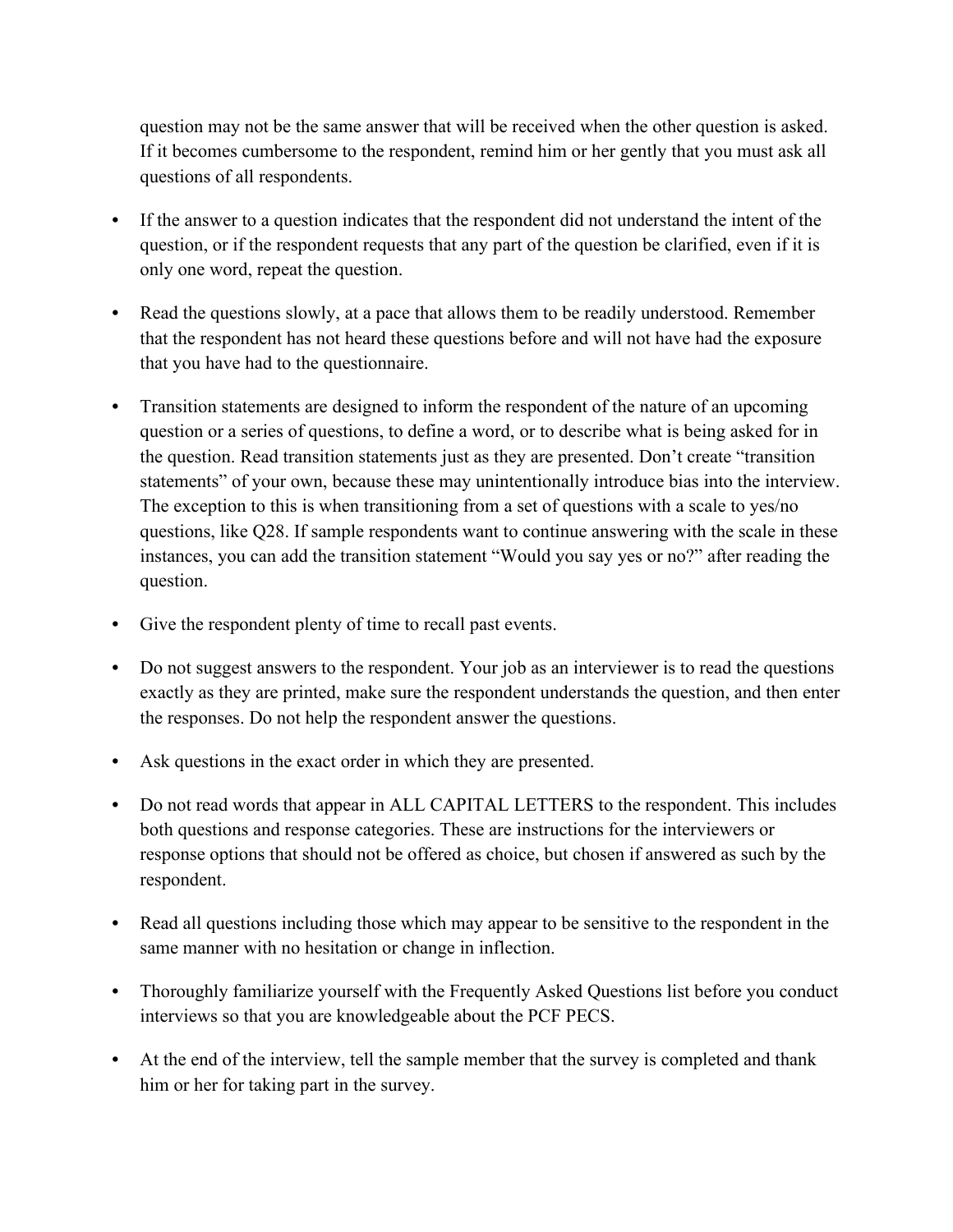### *Introducing the Survey*

The introduction is of the utmost importance to successfully completing a telephone interview. Most people hang up in the first few minutes of the interview, so if you can convince the respondent to remain on the line long enough to hear the purpose of the study and begin asking the questions, the chances that your respondent will complete the interview increase dramatically.

- **•** When reading the introduction, sound confident and pronounce the words as clearly as you can.
- **•** Respondents are typically not expecting survey research calls, so they may need your help to clarify the nature of the call.
- Practice the introduction until you can present it in such a manner that your presentation sounds **confident**, **sincere**, and **natural**.
- Deliver the introduction at a conversational pace. Rushing through the introduction gives an impression of lack of confidence and may also cause the listener to misunderstand.
- **•** Try not to pause too long before asking the first question in the survey following the introduction. A pause tends to indicate that you are waiting for approval to continue.

# *Providing Neutral Positive Feedback*

The use of neutral feedback can help build rapport with sample patients. Periodically acknowledging the respondent during the interview can help gain and retain cooperation during the interview.

Acceptable neutral acknowledgment words:

- **•** Thank you
- **•** All right
- **•** Okay
- **•** I understand
- Let me repeat the question

# *Avoiding Refusals*

The first and most critical step in avoiding refusals is your effort to establish rapport with reluctant sample members, therefore minimizing the incidence of refusals. Remember, you will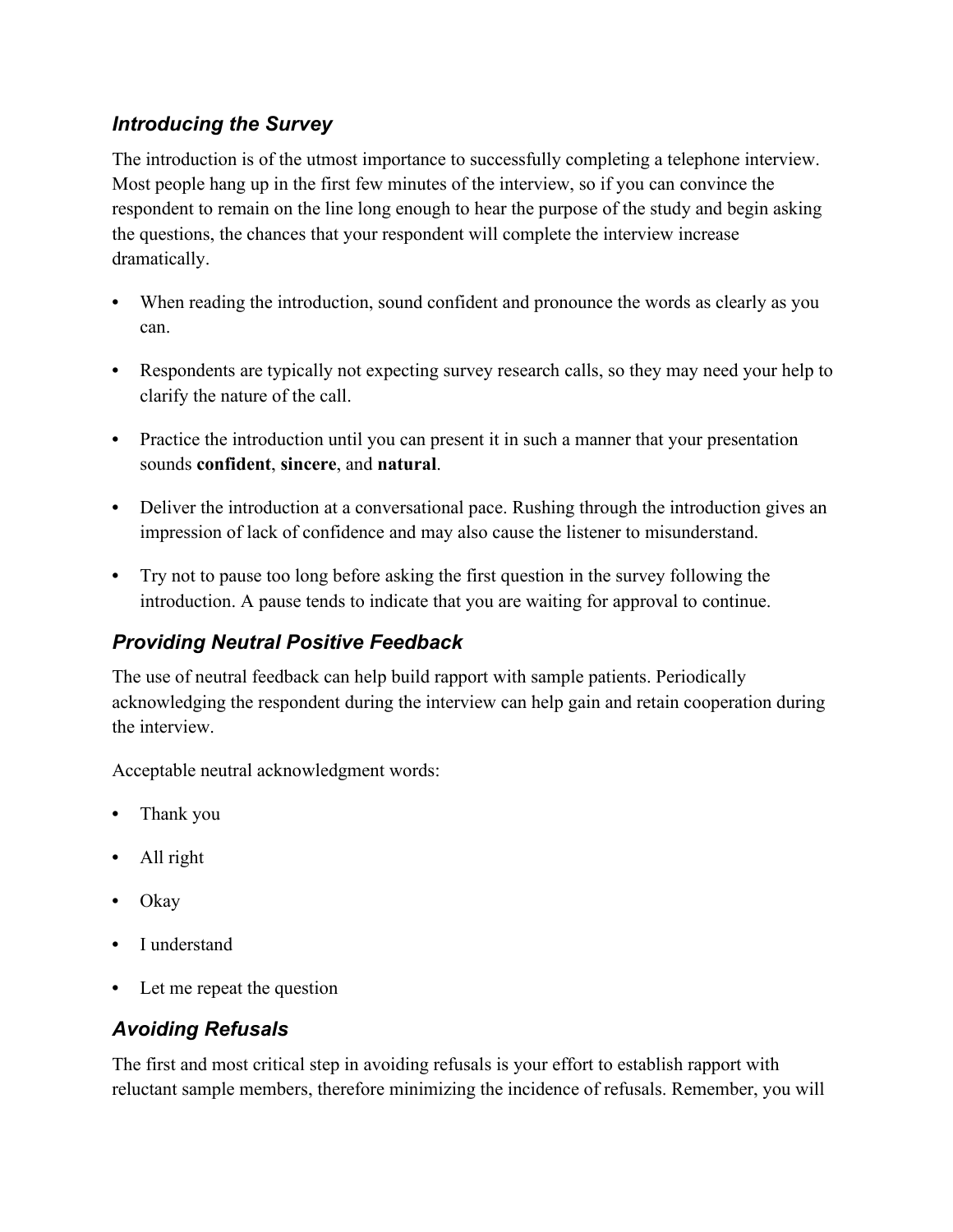not be able to call back and convert a refusal―your initial contact with the sample member is the only chance you will have to create a successful interview. The following are some tips to follow to avoid refusals.

- **•** Make sure you are mentally prepared when you start each call, and have a positive attitude.
- **•** Treat respondents the way you would like to be treated.
- **•** Always use an effective/positive/friendly tone and maintain a professional outlook.
- Pay careful attention to what the respondent says during the interview.
- Listen to the respondent completely rather than assuming you know what he or she is objecting to.
- **•** Listen before evaluating and entering a response code.
- Be accommodating to the respondents' needs.
- **•** Always remain in control of the interaction.
- Understand the reason for reluctance/refusal at the start of the call, or figure it out as quickly as possible.
- Listen as an ally, not an adversary, and do not debate or argue with the respondent.
- Be prepared to address one (or more) reason(s) for reluctance/refusal.
- **•** Focus your comments to sample members on why they specifically are important to the study.
- Paraphrase what you hear and repeat this back to the respondent.
- **•** Remember that you are a professional representative of your survey organization and the practice site whose patients you are contacting.

### *Types of Refusals*

Refusals can be broken into three categories based on how firm the sample member was in refusing.

- Soft: Respondent may have said "No thank you" and hung up, or disengaged before interviewer could rebut or provide additional information.
- Hard: Respondent clearly stated they don't want to participate, asked to be removed from future studies, or said they don't do surveys in general.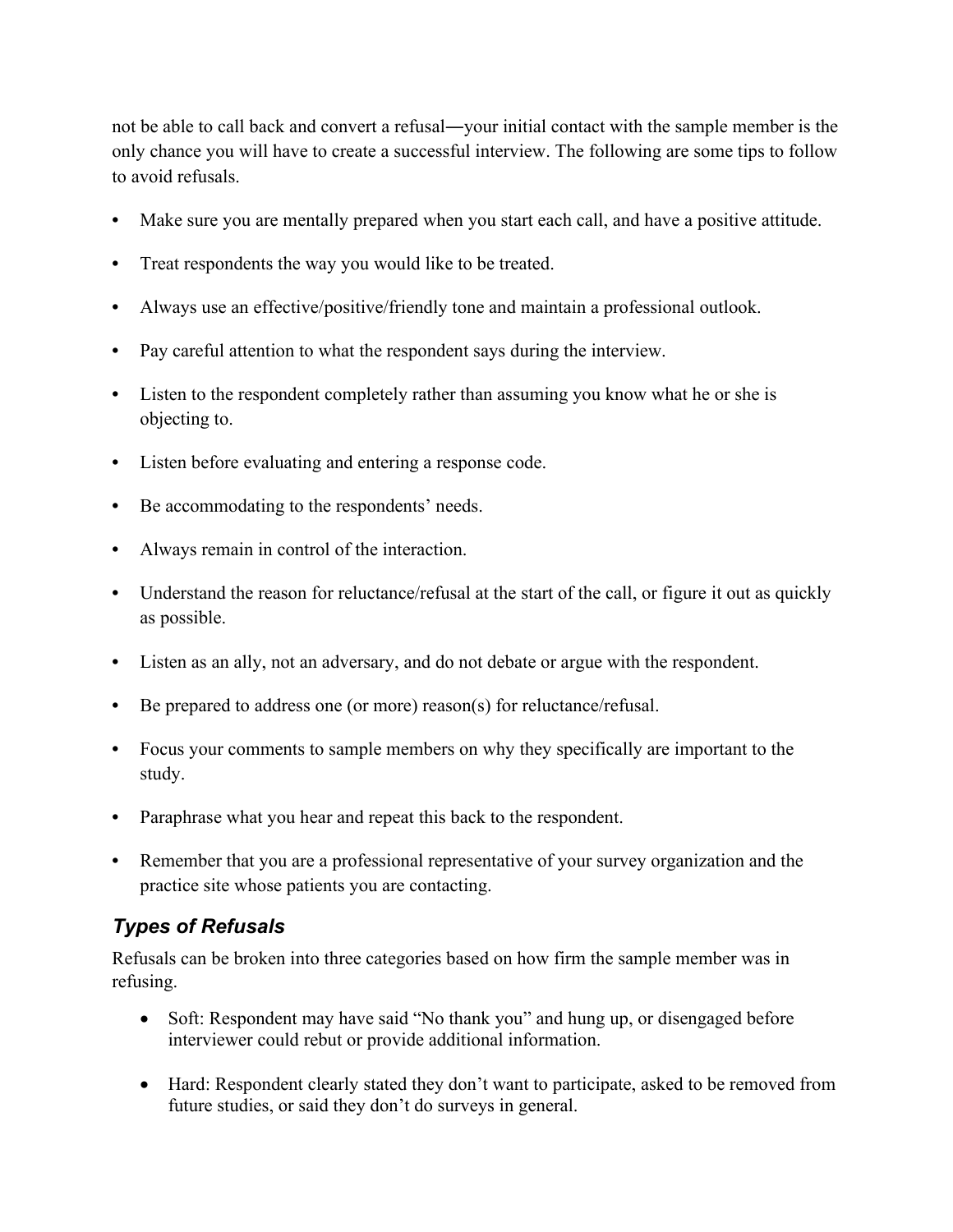• Hostile: Respondent was clearly upset, angry, and possibly got loud when asked to participate or upon answering the call.

#### **GENERAL INTERVIEWING GUIDANCE**

The following sections provide guidance on the use of probes, avoiding bias, and entering responses accurately. By following these rules, interviewers will help ensure that the PCF PECS interviews are conducted in a standardized manner.

### *Probing*

At times, it will be necessary for you to probe to obtain a more complete or more specific answer from a respondent. To elicit an acceptable response, you will often need to use an appropriate neutral or nondirective probe. The important thing to remember is not to suggest answers or lead the respondent. Some general rules for probing follow.

- **•** During the course of the survey, use of neutral probe words such as the following is permitted:
	- Re-reading the question
	- Re-reading the response options
	- What do you mean by that?
- **•** Repeat the question if the respondent misunderstood or misinterpreted the question. After hearing the question the second time, the respondent will probably understand what information is expected.
- **•** Repeat the answer choices if the respondent is having difficulty selecting a response option.
- **•** Use a silent probe, which is pausing or hesitating to indicate to the respondent that you need additional or better information. This is a good probe to use after you have determined the respondent's response pattern.
- **•** Use neutral questions or statements to encourage a respondent to select an answer choice. Examples of neutral probes include the following where the interviewer says:
	- "Take a minute to think about it." REPEAT QUESTION, IF APPROPRIATE
	- "Which would be closer?" REPEAT ANSWER CATEGORIES THAT ARE CLOSEST TO THE PATIENT'S RESPONSE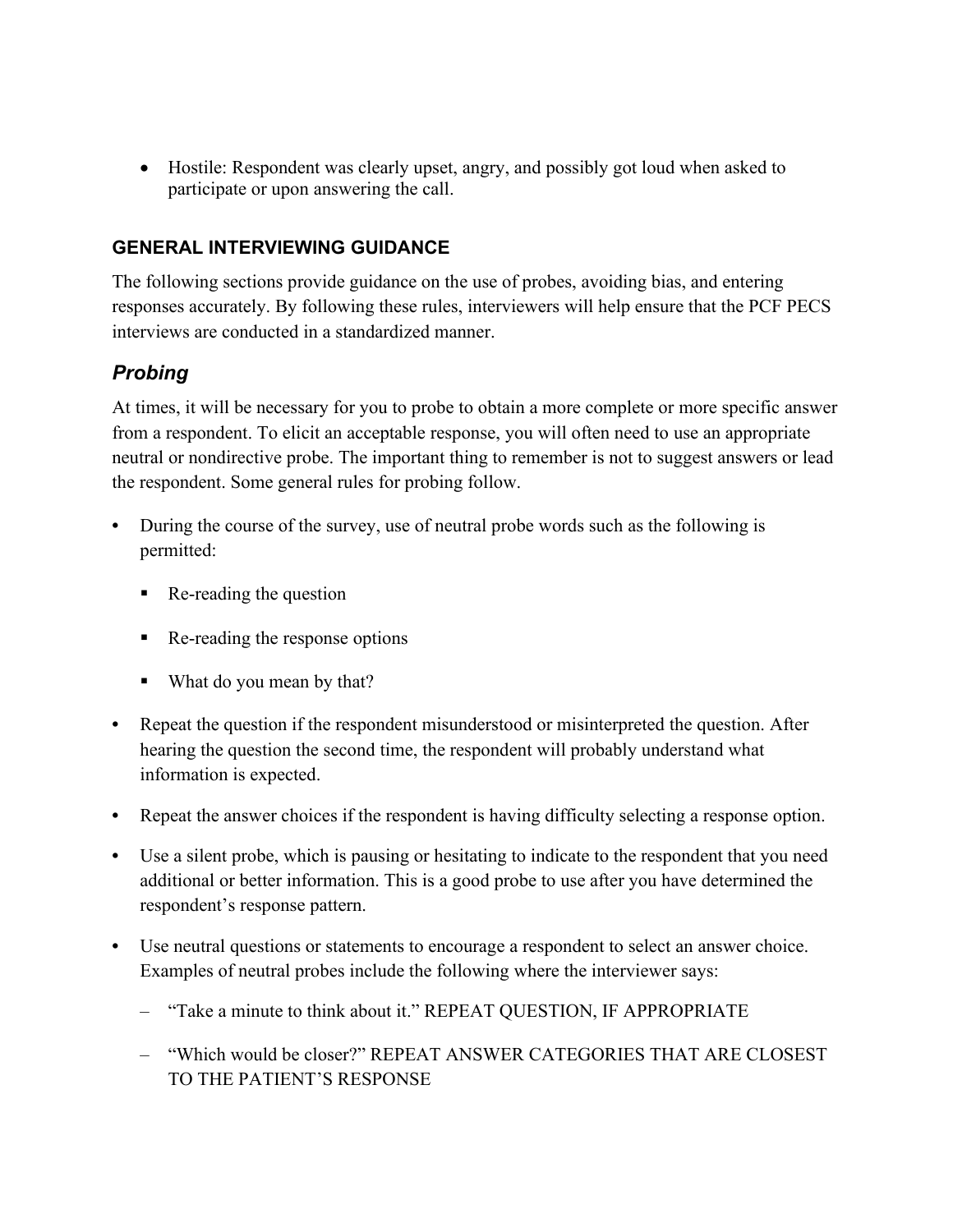- **•** Use clarification probes when the response is unclear, ambiguous, or contradictory. Be careful not to appear to challenge the respondent when clarifying a statement and always use a neutral probe. An example of a clarification probe is "So, would you say that it is…" REPEAT ANSWER CATEGORIES
- Encourage the respondent to give his or her best guess if a respondent gives a "don't know" response. Let the respondent know that this is not a test and there are no right or wrong answers. We are interested in the respondent's opinions and assessment of the care that he or she has received.
- **•** If the respondent asks you to answer the question for him or her, let the respondent know that you cannot answer the question for him or her. Instead, ask the respondent if she or he requires clarification on the content or meaning of the question.
- **•** Interviewers must not interpret survey questions for the patient. However, if the sample patient uses a word that clearly indicates yes/no, then the interviewer can accept those responses.

# *Avoiding Bias*

One common pitfall of interviewing is unknowingly introducing bias into an interview. Bias occurs when an interviewer says or does something that affects the answers respondents give in an interview. An interview that has significant bias will not provide accurate data for the research being conducted; such an interview may have to be thrown out.

As a professional interviewer, remaining neutral at all times ensures that bias is not introduced into the interview. There are many things you can do or avoid to help ensure that no bias is introduced. You should

- **•** read all statements and questions exactly as they are written,
- **•** use neutral probes that do not suggest answers,
- **•** not provide your own personal opinions or answers in an effort to "help" respondents, and
- **•** not use body language, such as a cough or a yawn to influence the interview.

Taking these steps to monitor your own spoken and unspoken language will go a long way to guarantee that the interviews you conduct are completed correctly and efficiently.

### *Entering Responses*

The majority of the questions you will ask have precoded responses. To enter a response for these types of questions, you will simply select the appropriate response option and enter the number corresponding to that response.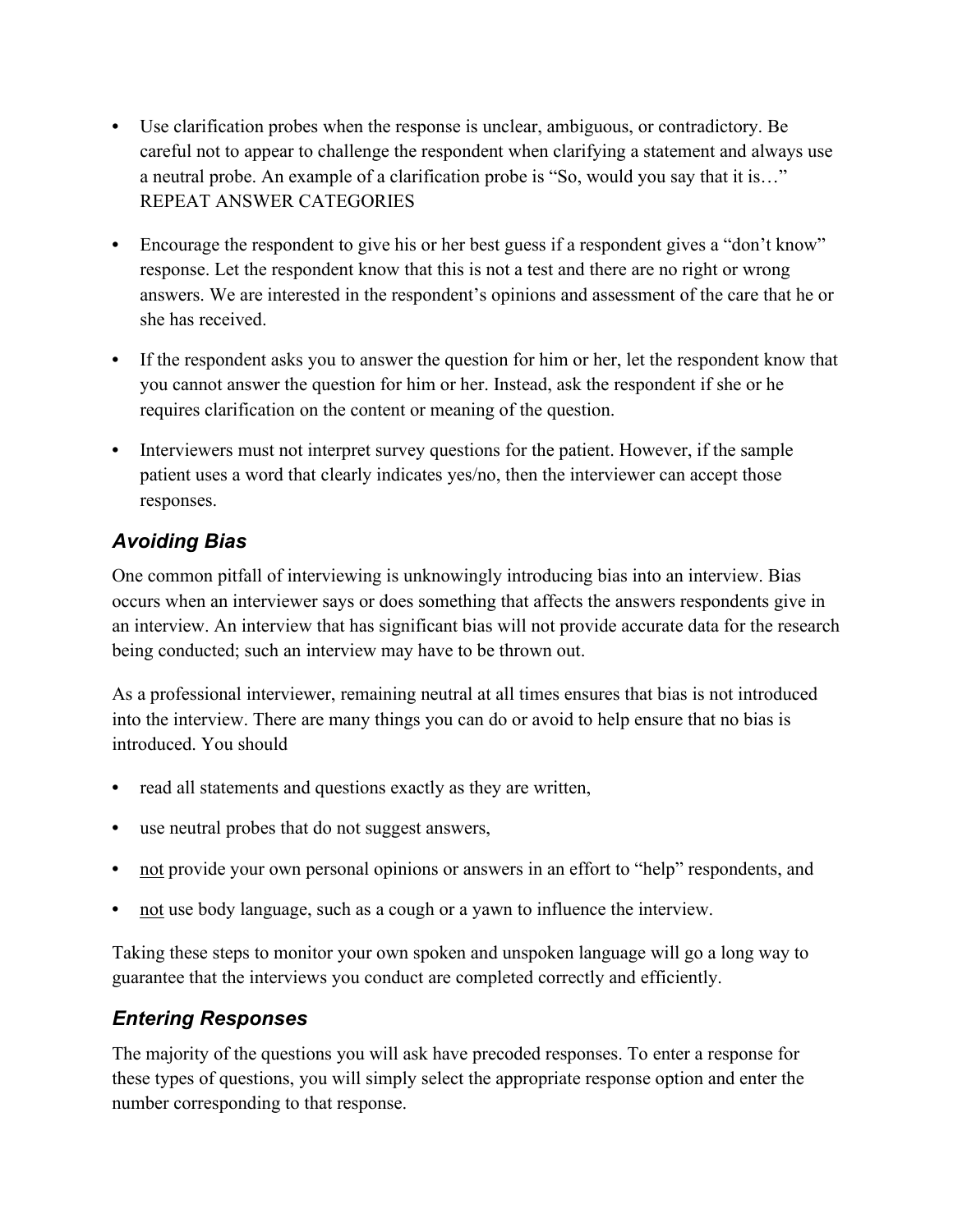The conventions presented below must be followed at all times to ensure that the responses you enter accurately reflect the respondents' answers and to ensure that questionnaire data are all collected in the same systematic manner.

- You must listen to what the respondent says and enter the appropriate answer if the response satisfies the objective of the question. If the answer does not appear to satisfy the objective, repeat the question.
- In entering answers to open-ended questions or "Other (specify)" categories, enter the response verbatim, exactly as it was given by the respondent.
- **•** Enter the response immediately after it is given.
- **•** If a respondent gives a range in response to a question, probe as appropriate for a more specific answer. For example, if a respondent says, "Oh, 2 or 3 times" and you can enter only one number, ask for clarification: "Would that be closer to 2 or to 3?"

#### *Rules for Successful Telephone Interviewing*

Remember, the key to successful interviewing is being prepared for every contact that you make. Have a complete set of the appropriate materials at your work station, organized in such a manner that you do not have to stop and search for required documents. Some general rules that you should follow every time you place a call are provided below.

- 1. *Be prepared before you place a call.* Be prepared to talk to the sample member. You should be able to explain the purpose of your call to the sample member or his or her family and friends. Do not rely on your memory alone to answer questions. Make sure you review and understand the Frequently Asked Questions (FAQs).
- 2. *Act professionally*. Convey to sample members that you are a professional who specializes in asking questions and conducting interviews. As a professional interviewer, you have specific tasks to accomplish for this survey.
- 3. *Make the most of your contact*. Even though you may not be able to obtain an interview on this call, it is important to make the most of the contact to aid in future attempts. For example, if you are trying to contact the sample member and he or she is not available, gain as much information as you can to help reach the sample member the next time he or she is called. Important questions to ask:
	- **•** When is the sample member usually home?
	- **•** What is the best time to reach the sample member?